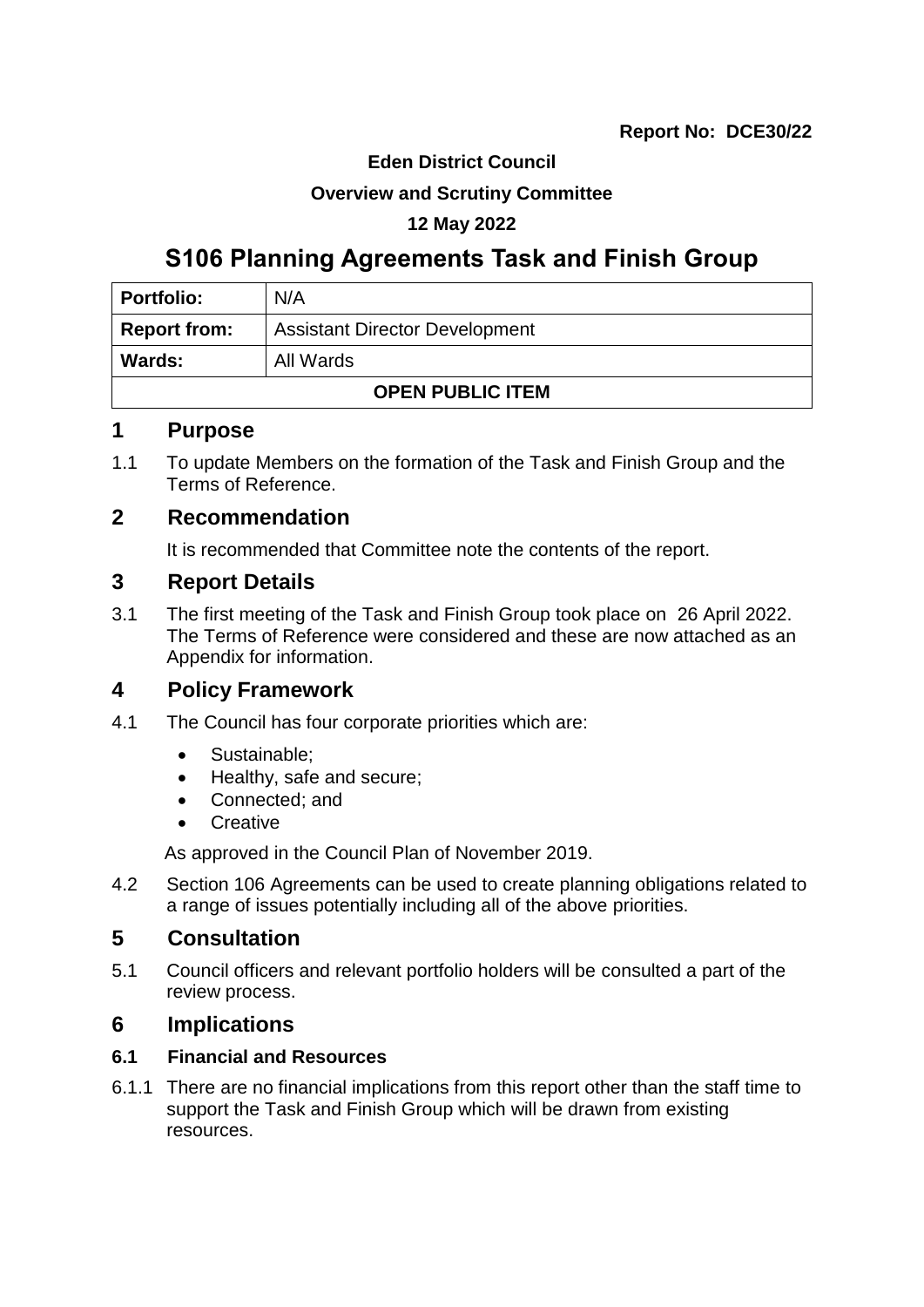#### **6.2 Legal**

6.2.1 There are no legal implications arising from this report.

#### **6.3 Human Resources**

6.3.1 There are no human resources implications arising out of the proposal other than those in para 6.11

#### **6.4 Environmental**

6.4.1 There are no direct environmental implications from this report although any eventual finding of the work may have such implications.

#### **6.5 Statutory Considerations**

| <b>Consideration:</b>                                  | Details of any implications and proposed<br>measures to address: |
|--------------------------------------------------------|------------------------------------------------------------------|
| <b>Equality and Diversity</b>                          | No implications from this report                                 |
| Health, Social<br>Environmental and<br>Economic Impact | No implications from this report                                 |
| <b>Crime and Disorder</b>                              | No implications from this report                                 |
| Children and<br>Safeguarding                           | No implications from this report                                 |

#### **6.6 Risk Management**

| <b>Risk</b>                                                   | <b>Consequence</b>                                                                                                                                        | <b>Controls Required</b>                                                                                            |
|---------------------------------------------------------------|-----------------------------------------------------------------------------------------------------------------------------------------------------------|---------------------------------------------------------------------------------------------------------------------|
| Members may not be<br>fully aware of the work<br>of the group | Some parts of the work<br>could be unnecessary.<br>The work of the group<br>may not be taken into<br>account in other<br>considerations of the<br>Council | Clarity on the work<br>being carried out by<br>consideration of the<br>report and any future<br>reports on the work |

### **7 Other Options Considered**

7.1 The Overview and Scrutiny Committee considered whether this work was a priority and agreed to include it in their programme. Consideration was given to not carrying it out. The latter was rejected in view of the importance of the potential benefits arising from a well-managed process.

### **8 Reasons for the Decision/Recommendation**

8.1 To receive an update on the formation of the Task and Finish Group and the Terms of Reference.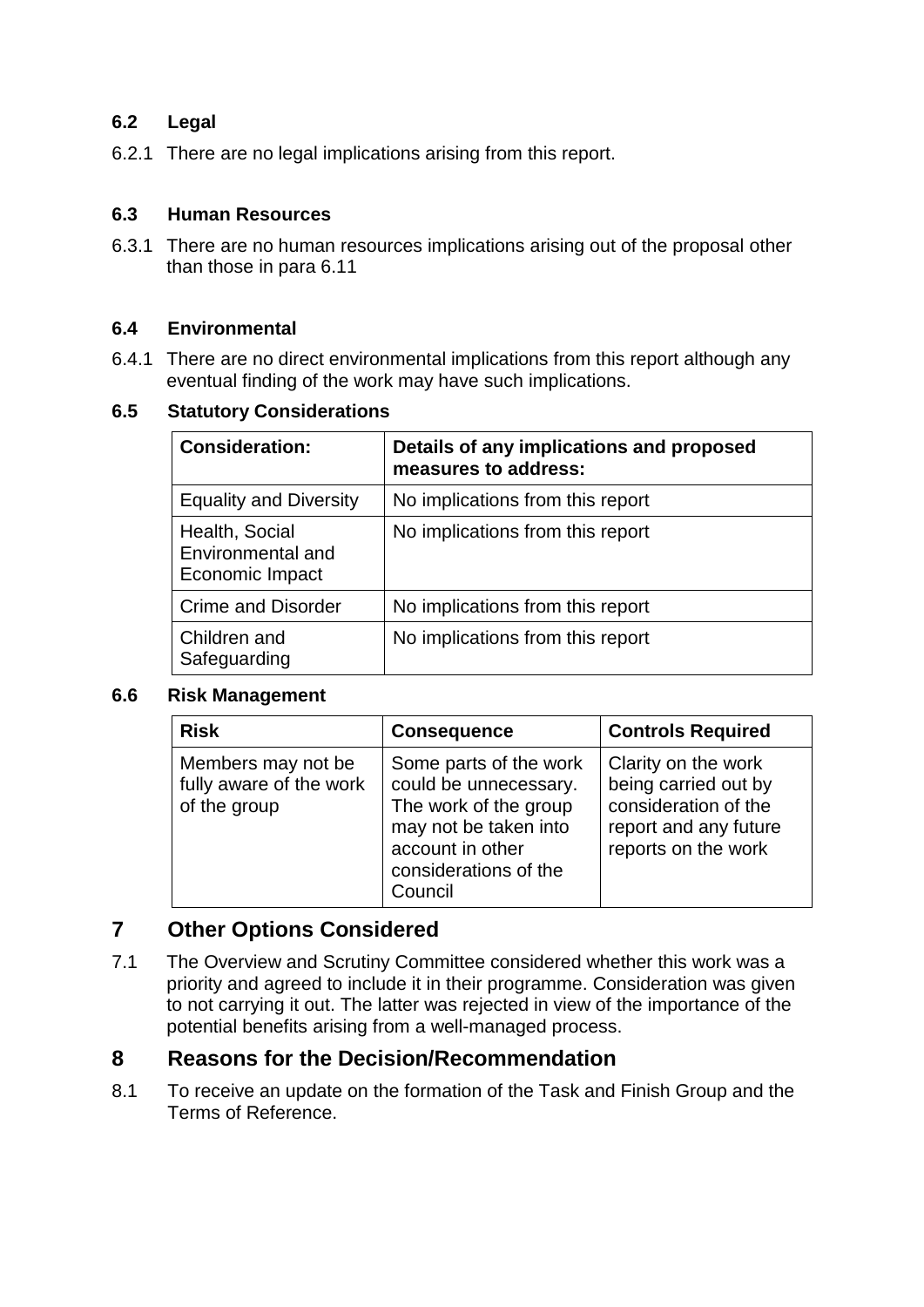**Tracking Information**

| <b>Governance Check</b>                       | <b>Date Considered</b> |
|-----------------------------------------------|------------------------|
| <b>Chief Finance Officer (or Deputy)</b>      | N/A                    |
| <b>Monitoring Officer (or Deputy)</b>         | N/A                    |
| <b>Relevant Assistant Director / Director</b> | DCE, 5 May 2022        |

**Background Papers:**

**Appendices: Appendix 1 – Terms of Reference**

**Contact Officer: Fergus McMorrow, Assistant Director Development**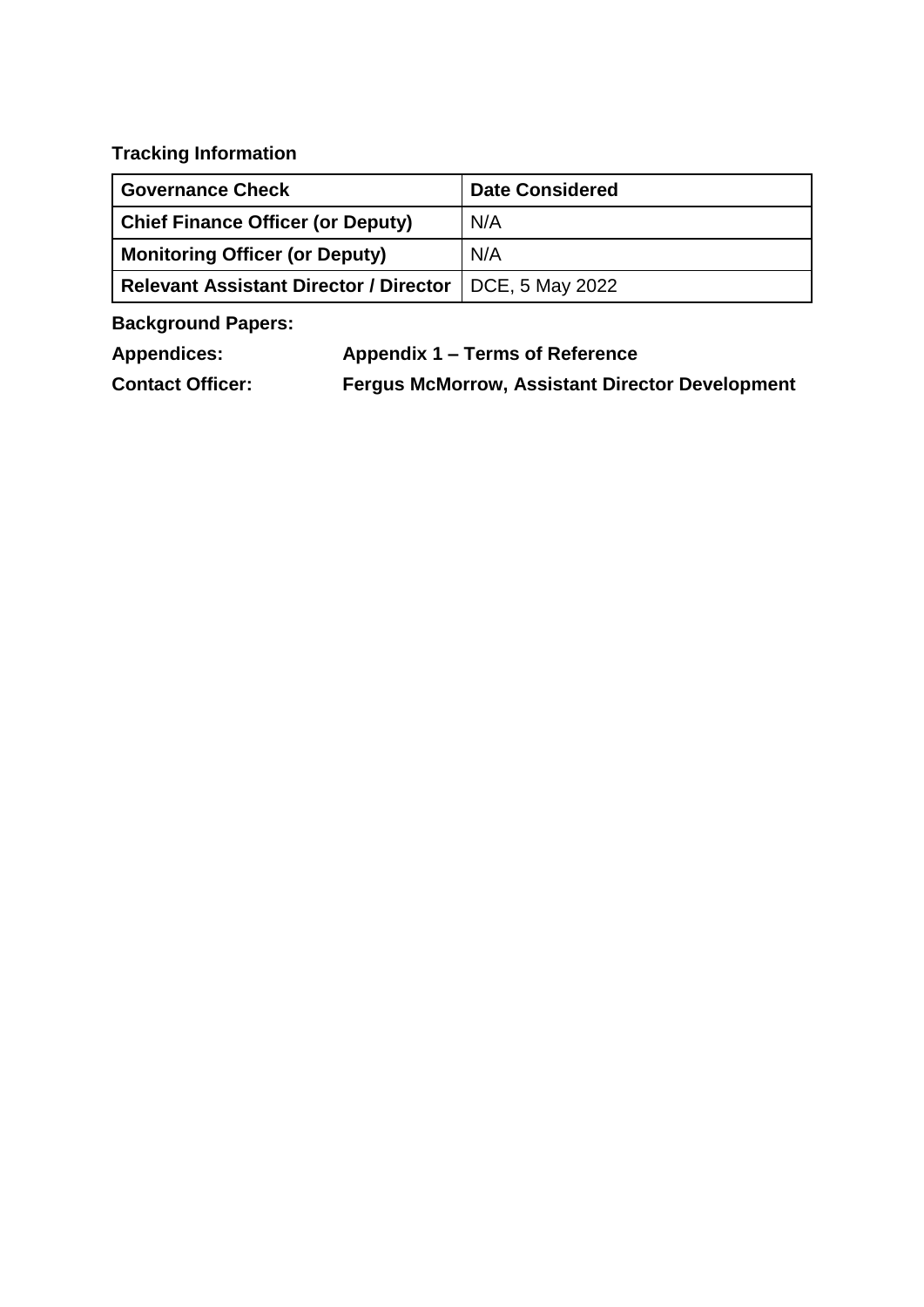# **Terms of Reference**

| <b>Title of Review</b>                                               | Section 106 Agreements                                                                             |
|----------------------------------------------------------------------|----------------------------------------------------------------------------------------------------|
| <b>Group Membership</b>                                              | Cllrs Banks, Burgin, Holden, Lawson,<br>Martin, Nicolson, Raine, Ryland, Simpkins,<br><b>Wicks</b> |
| Co-options                                                           | <b>None</b>                                                                                        |
| Specialist Officer(s)                                                | Marianne Bastille, Richard Fox, Rebecca<br>Harrison, Fergus McMorrow, Mark<br>Whytock,             |
| <b>Supporting Member Services Officer</b>                            | Karen Edmondson, Heather Donaldson                                                                 |
| To which of the Council's objectives<br>will this review contribute? | Sustainable, Healthy, safe and secure,<br>Connected                                                |

# **Terms of Reference**

| Purpose of the Review (Aim)                 | To understand and review the current<br>scope and process relating to Section 106<br>planning agreements/financial<br>contributions applied by EDC, and to make<br>recommendations to the O&S Committee,<br>Cabinet and Council as required. |
|---------------------------------------------|----------------------------------------------------------------------------------------------------------------------------------------------------------------------------------------------------------------------------------------------|
| Main Elements of the Review<br>(Objectives) | To consider the monitoring and review<br>work relating to the current process carried<br>out to date in relation to the collection,<br>monitoring, reporting, and spending of<br>Section 106 finances;                                       |
|                                             | To work with the newly appointed officers<br>to review critically the current process,<br>examine best practice from elsewhere and<br>make recommendations on how the<br>process can be improved;                                            |
|                                             | To report findings and recommendations<br>to O&S Committee for further<br>consideration at Cabinet and Council, as<br>required.                                                                                                              |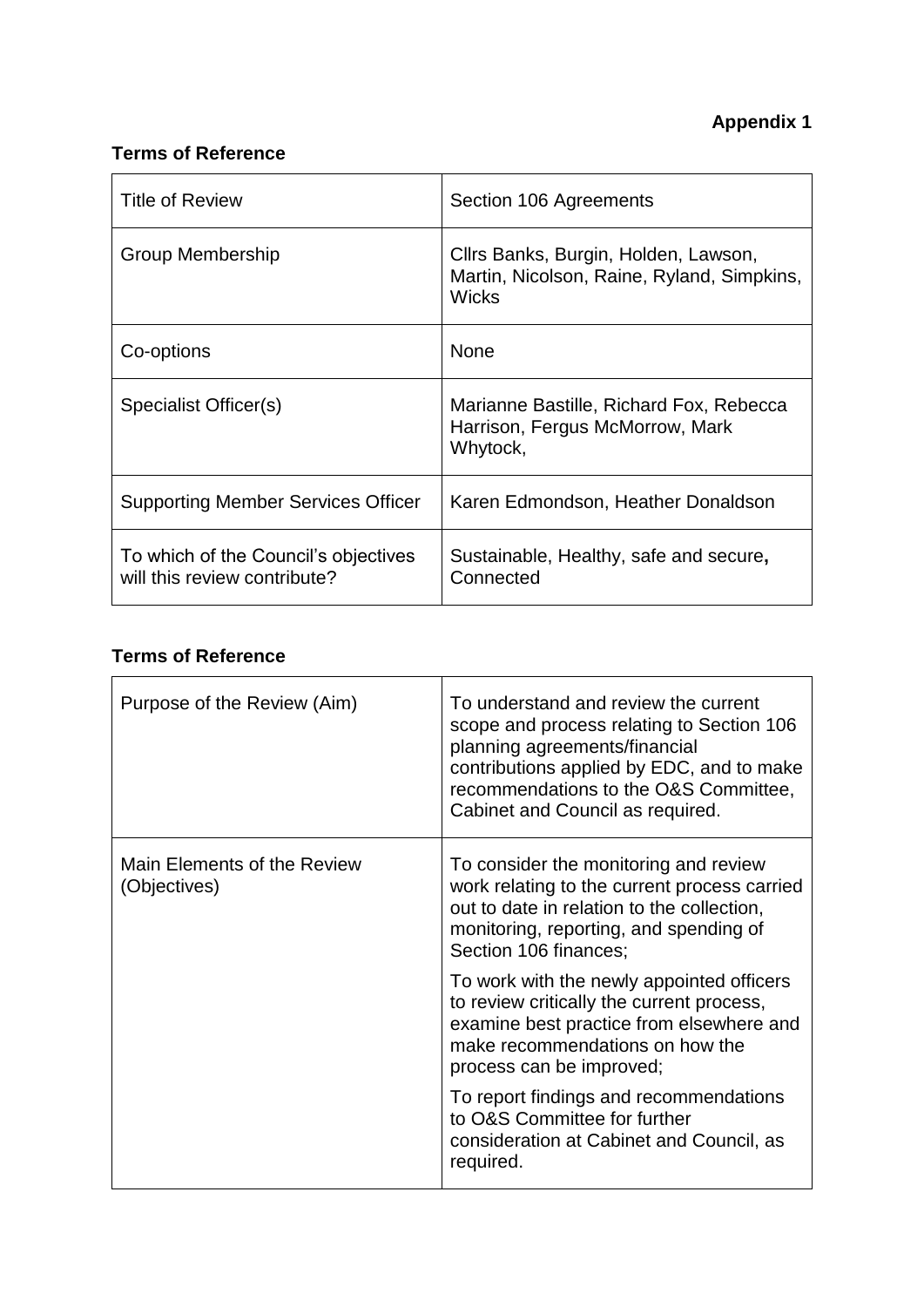| What is excluded? | The form and content of s106 agreements<br>and basis upon which a s106 agreement<br>may be required. Planning must<br>determine whether a s106 agreement is<br>required based on planning<br>considerations, policy and the legal tests,<br>then instruct legal accordingly. Legal are<br>responsible for the drafting and negotiation<br>of s106 agreements pursuant to planning<br>instructions, via delegations to the<br><b>Assistant Director Legal and Democratic</b><br><b>Services and Assistant Director</b><br>Development |
|-------------------|--------------------------------------------------------------------------------------------------------------------------------------------------------------------------------------------------------------------------------------------------------------------------------------------------------------------------------------------------------------------------------------------------------------------------------------------------------------------------------------------------------------------------------------|
|-------------------|--------------------------------------------------------------------------------------------------------------------------------------------------------------------------------------------------------------------------------------------------------------------------------------------------------------------------------------------------------------------------------------------------------------------------------------------------------------------------------------------------------------------------------------|

# **Anticipated Outcomes of the Review**

| <b>Benefits of the Review</b> | Through an increased awareness of the<br>need for communication between<br>Members,                                                                                                                                |
|-------------------------------|--------------------------------------------------------------------------------------------------------------------------------------------------------------------------------------------------------------------|
|                               | Officers and local councils, the Section<br>106 monitoring and contributions process<br>will be made clearer and more<br>transparent. This aspect of the review will<br>be fed to all Councillors via the Task and |
|                               | Finish Group Members and through<br>circulation of the final report to the<br>Overview and Scrutiny Committee.                                                                                                     |
|                               | A clear and known process for monitoring<br>S106 Agreements and ensuring collection<br>and allocation of monies and compliance<br>with obligations.                                                                |
|                               | Identification and prioritisation of funds to<br>be applied, reducing risk of repayment and<br>enabling more efficient monitoring and<br>enforcement of obligations secured under<br>the local plan.               |
|                               |                                                                                                                                                                                                                    |
|                               |                                                                                                                                                                                                                    |